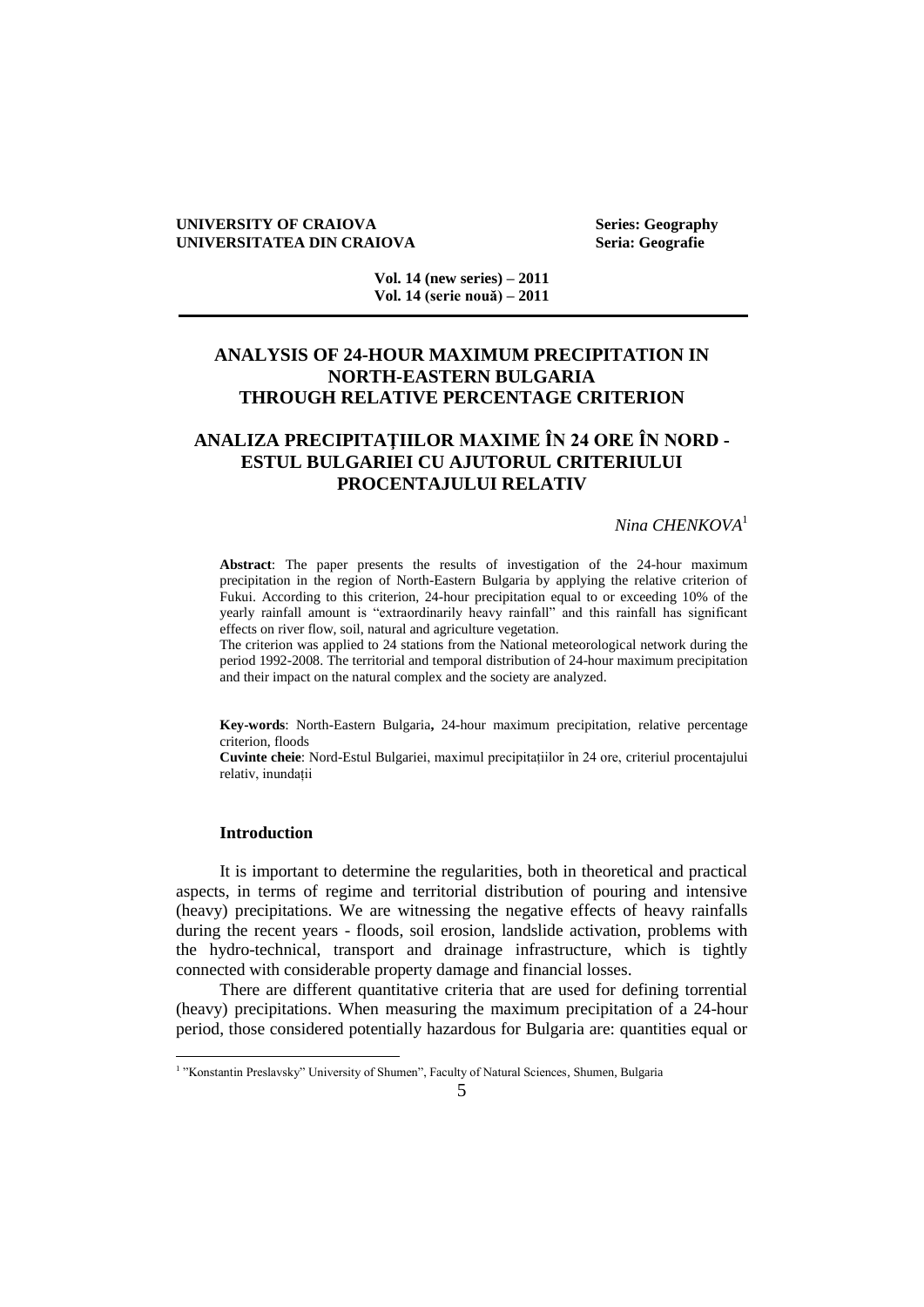above 50 mm/24 hours (Tishkov, Vladev, 1999) or 20-25 mm/24 hours (Velev, 1990). Those are not the only opinions expressed upon hazardous daily precipitation maximums (Sueva, 1960; Golub, 1973 etc.)

Fukui (1970) introduced the relative percentage criterion that would define, the measuring of 24-hour maximum precipitation that is to be included in the category of "hazardous rainfalls". In his view, each measured daily precipitation quantity, exceeding 10% of the annual precipitation amount (for the respective year) is defined as extraordinary heavy rainfall that causes considerable negative effects on the river flows, soil surface and vegetation (natural and cultivated). The author suggested the relative percentage index is to be used instead of absolute values as it would be of bigger practical importance, because the hazardous precipitation depends on the rain conditions during the respective year.

The Fukui criterion is applied by Penkov (2002) for his research of spatial distribution of maximum precipitation quantities for 24 hour duration in Bulgaria.

The objective of this research is to determine the regularities in territorial distribution and the temporal variability of 24-hour maximum precipitations in North-Eastern Bulgaria, by applying the relative percentage criterion.

By using both absolute and relative percentage criteria for the research of a certain region, we have the chance to compare the obtained results.

#### Object, data and methods

Special scientific interest is expressed in heavy precipitation of North-Eeastern Bulgaria, because this region is one of the driest in the country, regarding the nonprecipitation periods that last more than 10 days (Kyuchukova, 1991). The annual rainfall amounts in the eastern part of the country are the smallest in Bulgaria (below 500 mm). In Krasen weather station (in the region of Dobrich) and Vetrino (in the region of Varna), annual absolute rainfall minimums (146 mm and 168 mm, respectively) are reported (Geography of Bulgaria, 2002). That is the reason why the recorded cases of heavy precipitation, compared to the drought periods, during the warm six months of the year, has turned out to be natural disaster.

The geographic area of North-Eastern Bulgaria, from a natural-geographic point of view, is outlined by the following borders: the river Danube to the North; the land border with Romania to the North-East. The western border is the watershed between the Yantra River and the Rusenski Lom River. To the south, the area stretches as far as the Fore-Balkans. It is bordered by the Black Sea to the East.

The relief is predominantly occupied by lowlands, plateaus and hills.

The catchment of the Rusenski Lom River (with its tributaries: the Beli, the Cherni, the Malki Lom), the Provadiyska and the Botova Rivers run only on the territory of North-Eastern Bulgaria. The Golyama Kamchiya River appears to be a transitional river. Its northern tributary – the Vrana River flows through utterly plain relief. The widely-spread karst limestone in Ludogorie-Dobrudzha plateau, is the reason for the insignificant surface flow here, but still there are many dry valleys with episodic flow (the Voina, the Krapinets, the Senkovets etc).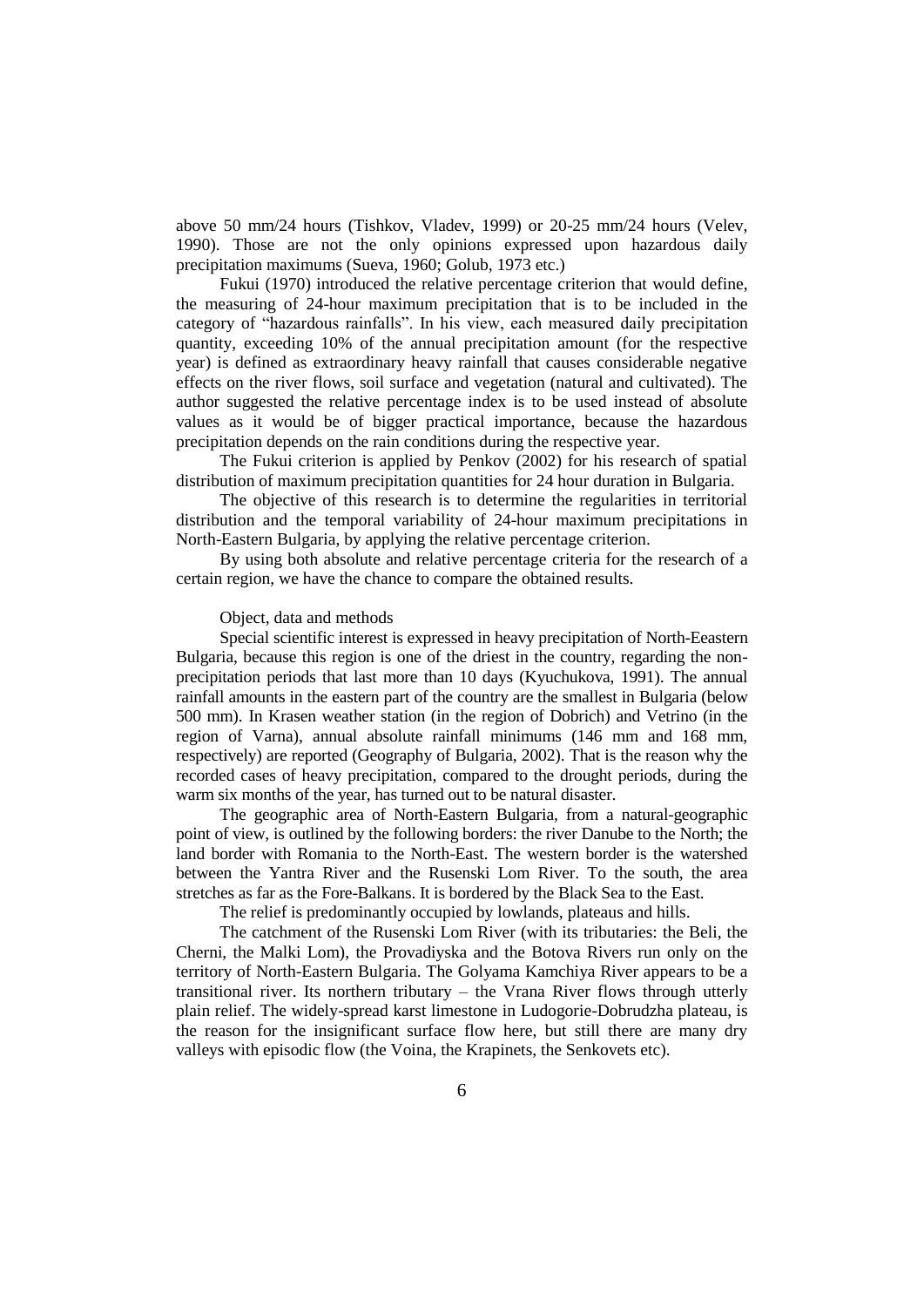The climate in North-Eastern Bulgaria is moderate-continental, as the continental influence is more severe here in comparison to the rest of North Bulgaria. In the context of the prevailing northwestern winds during the year, one of the climate features is the importance of northeastern cold winds for the climate formation during winter. Strong, dry winds, blowing from northwest, are usually recorded. They are formed in the South Russian and Ukraine steppes every summer. They cause prolonged dry periods (over 10 days - Kyuchukova, 1991). Due to the expressed continental climate from west to east, the Black Sea coast is characterized by small annual precipitation amounts (Varna, Shabla). As a whole, the hilly and uneven relief in North-Eastern Bulgaria is the ground for the scattered precipitations distribution, as the windy north and northwestern slopes of mountains, plateaus and hills are characterized by heavier rainfall amounts. The precipitations in the region have a continental regime, with a summer (June) maximum and winter (February) minimum.

The study is carried out on the basis of daily data regarding the precipitation amounts, measured in 24 weather stations (rain-gauge) of the National Meteorology Network (towns and villages), located in North-Eastern Bulgaria during the period 1992-2008 (17 years). Most of the analyzed stations are located in river valleys and dry valleys. In 2005 and 2007, some of these stations recorded heavy (even record) precipitation amounts, which caused floods and significant damage of properties.

In every station, the cases of 24-hour rainfall which either equal or range above 10% of the precipitation amount for the respective year are highlighted. The frequency rate is calculated for the need of comparison (the number of cases is divided by the number of the observed years). It is presented as relative values – 0.1; 0.2 etc.

#### Research results

According to Fukui criterion, the territory of Bulgaria can be divided into two districts with roughly the same territorial scope - one with cases in which the frequency rate is below 0.1 and the other with rate of above 0.1 ( i.e. below and over 1 case for 10 years) (Penkov, 2002). North-Eastern Bulgaria belongs to the district with precipitation frequency above 0.1. It should be mentioned that according to the present research, this is the district that encompasses most of the weather stations where the frequency rate is 0.2 and 0.3. The results are shown in Table 1.

From all the 24 researched stations, only three frequency rate of 24-hour maximum precipitation above 0.1 is recorded (Glavnitsa, Vetovo and Provadiya). Two stations have frequency rate of 0.1 (Kaynardzha and Novi Pazar). In the other 19 stations, the rate is 0.2 or more. It should be noted that in 5 of all stations, the recorded frequency rate is 0.3 (Samuil, Topchii, Tsar Kaloyan, Venets, Vladimirovo) and in 4 stations - the rate is 0.4 (Krushari, Harsovo, Karapelit, Vetrino). In the last case, rainfalls above 10% of the annual precipitation amount are registered every 2.5 years on average.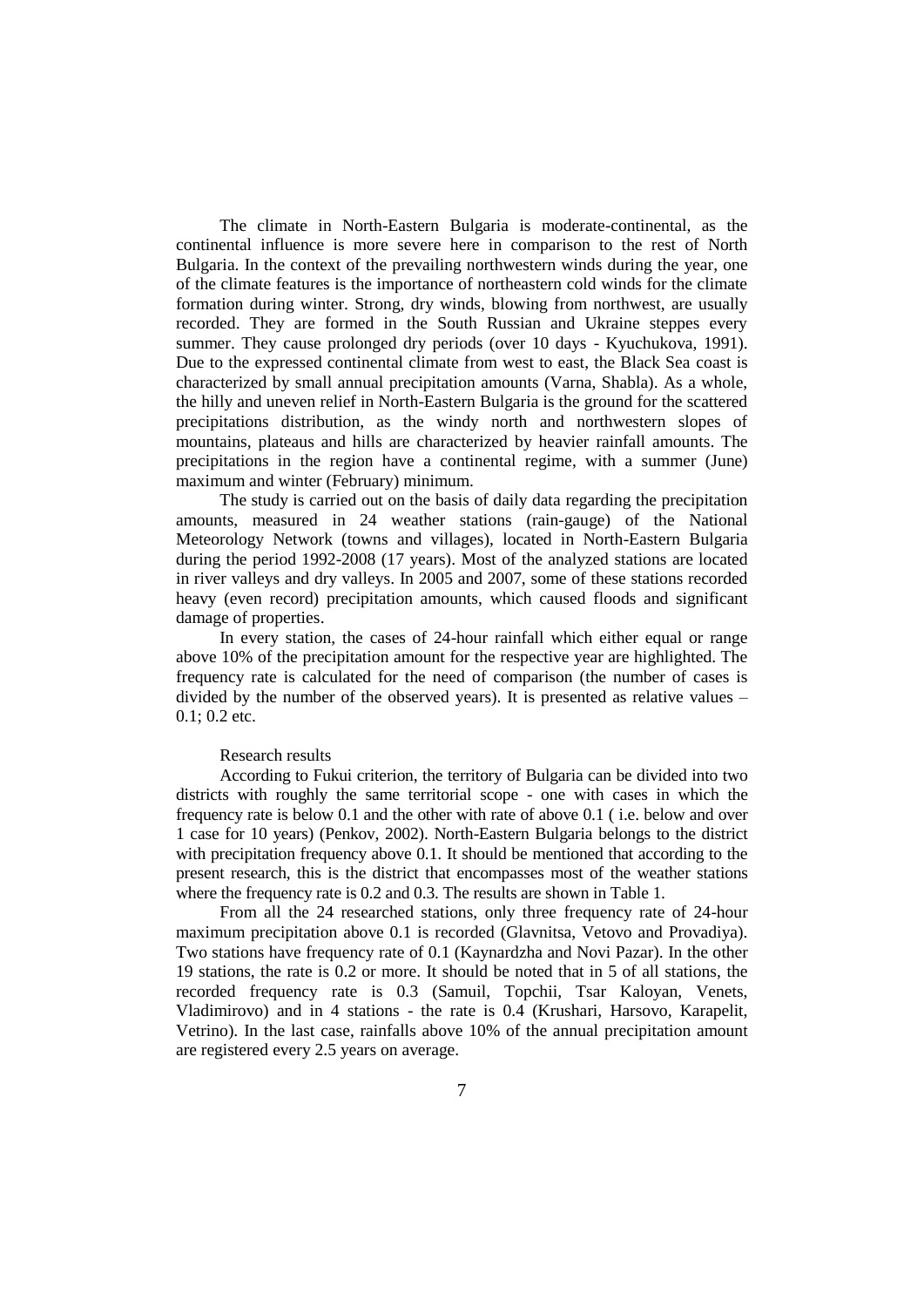It is important to highlight that in the majority of cases, the analyzed 24-hour precipitation maximums (above 10% of the annual rainfall amount) are not notably heavy. Excluding the maximum absolute values, the predominant daily amounts vary between 50 and 80 mm.

There are particular cases with significantly lower precipitation quantities (30-40 mm), even 25 mm.

#### **Table 1**

#### **24-hour precipitation maximums by percentage criterion in North-Eastern Bulgaria in the period between 1992 - 2008**

- 1- frequency of 24-hour precipitation
- 2- maximum 24-hour precipitation, mm

3- date

- 4- % from the respective annual precipitation amount
- 5- other cases rainfall above 100 mm; two cases above 10 % for a year

| <b>Station</b> | $\mathbf{1}$     | $\overline{2}$ | 3                      | $\overline{\mathbf{4}}$ | 5               |
|----------------|------------------|----------------|------------------------|-------------------------|-----------------|
| Isperih        | 0.2              | 136            | August 8, 2006         | 15                      |                 |
| Samuil         | 0.3              | 158            | July 2, 2006           | 23                      |                 |
| Alfatar        | 0.2              | 62             | September12, 2003      | 10                      |                 |
| Glavinitsa     | below 0.1        | 52.7           | <b>January 2, 2001</b> | 10                      |                 |
| Dobrich        | $\overline{0.2}$ | 75.2           | September 3, 1999      | 11                      |                 |
| Krushari       | 0.4              | 66.5           | April 28, 2008         | 16                      |                 |
| Vetovo         | below 0.1        | 84.7           | August 27, 2007        | 13                      |                 |
| Chereshovo     | 0.2              | 55.6           | July 13, 1994          | 10                      |                 |
| Topchii        | 0.3              | 126            | October, 2, 1992       | 25                      |                 |
| Yonkovo        | 0.2              | 67             | August 8, 2007         | 11                      |                 |
| Harsovo        | 0.2              | 82.6           | August 8, 2007         | 12                      |                 |
| Tsar Kaloyan   | 0.3              | 291            | July 7, 2007           | 31                      | 121 mm; 2       |
|                |                  |                |                        |                         | cases in 2007   |
| Kubrat         | 0.2              | 77.5           | September 5, 1999      | 12                      |                 |
| Sitovo         | 0.2              | 66.4           | September 5, 1999      | 11                      |                 |
| Kaynardzha     | 0.1              | 75             | September 4, 1999      | 12                      |                 |
| Dulovo         | 0.2              | 109            | September 5, 1999      | 16                      |                 |
| Novi Pazar     | 0.1              | 192.2          | July 3, 2005           | 18                      |                 |
| Harsovo,       | 0.4              | 85             | August 28, 2006        | 19                      |                 |
| Shumen.        |                  |                |                        |                         |                 |
| Todor          | 0.2              | 94.5           | August 29, 2006        | 17                      |                 |
| Ikonomovo      |                  |                |                        |                         |                 |
| Venets         | 0.3              | 112.2          | August 29, 2006        | 16                      | 102,5           |
| Karapelit      | 0.4              | 103            | May 23, 2008           | 19                      | 2 cases in 1999 |
|                |                  |                |                        |                         | and 2 in 2008   |
| Vladimirovo    | 0.3              | 108            | September 4, 1999      | 20                      | 2 cases in 1999 |
|                |                  |                |                        |                         | and 2 in 2008   |
| Vetrino        | 0.4              | 75             | September 4, 1999      | 16                      | 2 cases in 2001 |
| Provadiya      | below 0.1        | 56.8           | July 13, 1994          | 11                      |                 |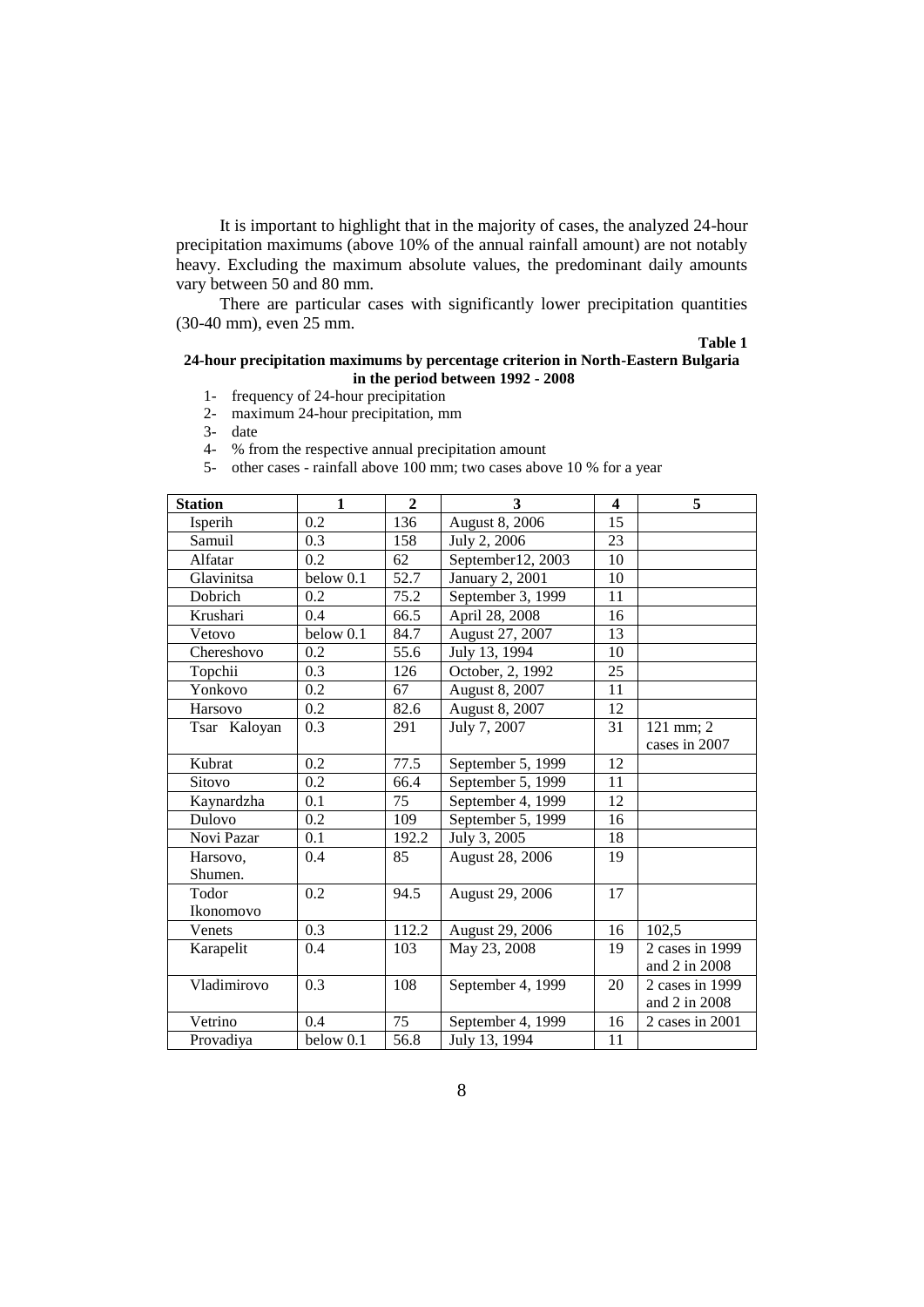It is clear that by applying the percentage criterion, it is possible to distinguish, not only the extreme maximum rainfalls, but also the frequency rate of smaller precipitation quantities, which would not be included the category "heavy" and "hazardous" if using the absolute value criterion.

When studying every case of those with 24-hour maximum precipitation above 10%, it can be noticed that in the majority of stations, at least one case of rainfall amount above 15% is recorded.

Larger rate (over 20%) of annual precipitation amounts is registered in the following cases - Samuil in 2006 (158 mm - 23%), Topchii in 1992 (126 mm - 25%) and Tsar Kaloyan in 2007 (291 mm - 30 %). The last one is ranked in the list of absolute maximum 24-hour precipitation quantities in North-Eastern Bulgaria above 250 mm. Those are cases of record elemental rainfalls, as the consequences were natural disasters. They are stated as absolute maximum quantities for Bulgaria in scientific literature, namely - in the town of Varna in August 1951 (258 mm) and the resort of St. Konstantine (342 mm) (Geography of Bulgaria, Sofia, 2002).

The risky natural phenomena in North-Eastern Bulgaria are also facilitated by the considerable number of registered cases of precipitation quantities above 100 mm and by the cases with two rainfalls above 10% in one year.

From a genetic point of view, the 24-hour precipitation maximums are determined by the moist and unstable air masses pushing in/penetrating through cold fronts of the Atlantic cyclones and colder and occlusion fronts of the Mediterranean cyclones. Considerable precipitation amounts are recorded in the presence of well-developed cyclones or occlusion, as a cold front of cyclones, when the effect of the cold front in the precipitation field is intensified by strong thermal convection. It is also essentially affected by the processes, provoking intramass precipitations.

The concentration of extreme heavy rainfalls in the region is due mainly to the relief, namely the plateaus and heights there. Those places, with the highest precipitation frequency rate by applying the Fukui criterion, are defined by the orography. This regularity is also determined by other authors, who analyzed the precipitation within the region (Tishkov, Vladev, 1999).

According to Koleva and Peneva (1990), in the regions with moderate continental climate, such as the analyzed region, the 24-hour precipitation maximums are recorded in May and June (20-30% of all cases). The frequency rate remains high in July and August: 10-15%. It decreases in autumn, and reaches its minimum in winter - around 0-5%.

The application of the percentage criterion when studying the period between 1992 and 2008 shows different trends in the interannual variability of precipitation maximums distribution. The greatest number of registered cases is in September (27% of all cases of rainfalls above 10% of the annual precipitation amount); then comes August (24%) and July (15%). The frequency rate is low during spring (3-5%), as its value is higher in January (9%). In none of the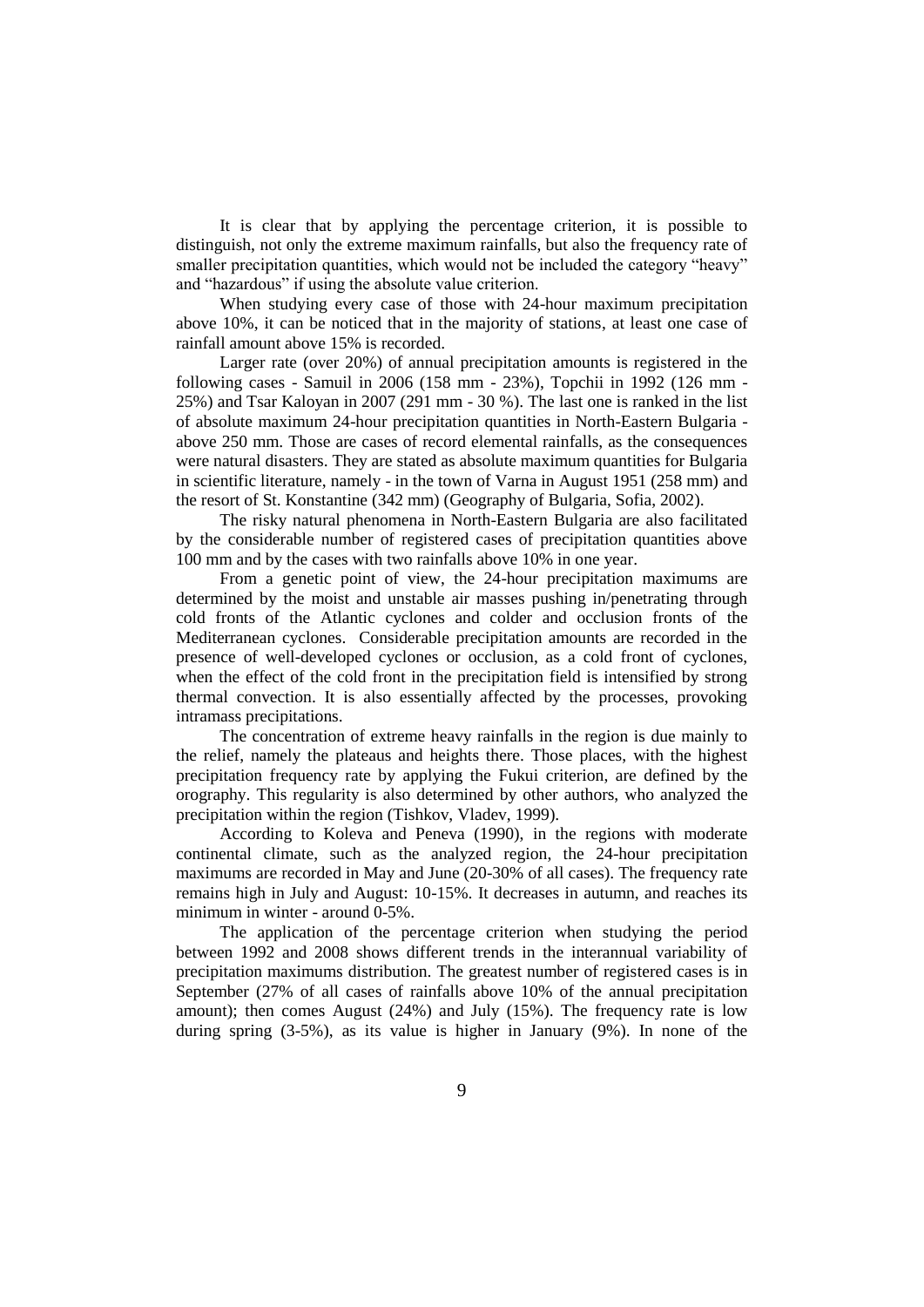analyzed stations in North-Eastern Bulgaria during February 24-hour rainfall fitting the Fukui criterion has been registered.

#### Consequences

The high frequency rate in August and September coincides with the frequent dry periods that are typical for the climate in North-Eastern Bulgaria. During those months, the dry periods last for 16-19 days, on average; and the periods over 20 days - 21-24 days and nights (Tetovski, 2004). The combination of these conditions serves as a ground for the formation of catastrophic high waters and with significant consequences - destruction of the surface soil layer, intensified erosion processes, mud streams, landslides activation (Penkov, 2002).

The concentration of a large number of stations with considerable precipitation maximums frequency rate above 10% in North-Eastern Bulgaria (one of the driest regions in the country, as previously mentioned), indicates the vulnerability of this territory to extreme rainfalls (past and future) and the subsequent consequences.

The high waters are typical features of the effluent variability of the rivers, flowing through the territory of North-Eastern Bulgaria. In most cases, it causes floods with significant damages. Erosion and accumulation processes appear because the dried soil (especially during summer and at the beginning of autumn) lay down the conditions for the formation of mud and stone streams when raining heavily. The heavy day and night precipitations determine the activation of landslides (not only along the Black Sea coast, but also inland).

Some of the biggest floods, which caused significant property damages to people and nature, are recorded in North-Eastern Bulgaria. For example, as a result of the heavy rainfalls during July 2005, the Provadiyska River and the Golyama Kamchiya River swept over buildings, roads and farm lands. In August 2007, Tsar Kaloyan municipality declared emergency to pouring rainfalls which caused a small dam to overflow and the Hlebarovska River, tributary of the Beli Lom River burst its banks. The consequences were: flooded buildings and roads and 8 casualties. In September, Rusenski Lom River overflowed buildings and farm lands. It resulted from torrential rainfalls. More examples can further be given.

## Conclusion

The main conclusions to be drawn about the 24-hour precipitation maximums in North-Eastern Bulgaria by applying the 10% percentage criterion are the following:

In the period between 1992 and 2008 at least one case of 24-hour precipitation above the limit of 10% has been recorded in 21 out of 24 researched weather stations. This is a very significant phenomenon regarding the considerable short duration of the studied period (17 years).

Five of all stations registered frequency rate 0.3 and four stations - even 0.4 (i.e. at every 2.5-3 years have been recorded rainfall quantities of 10% above the